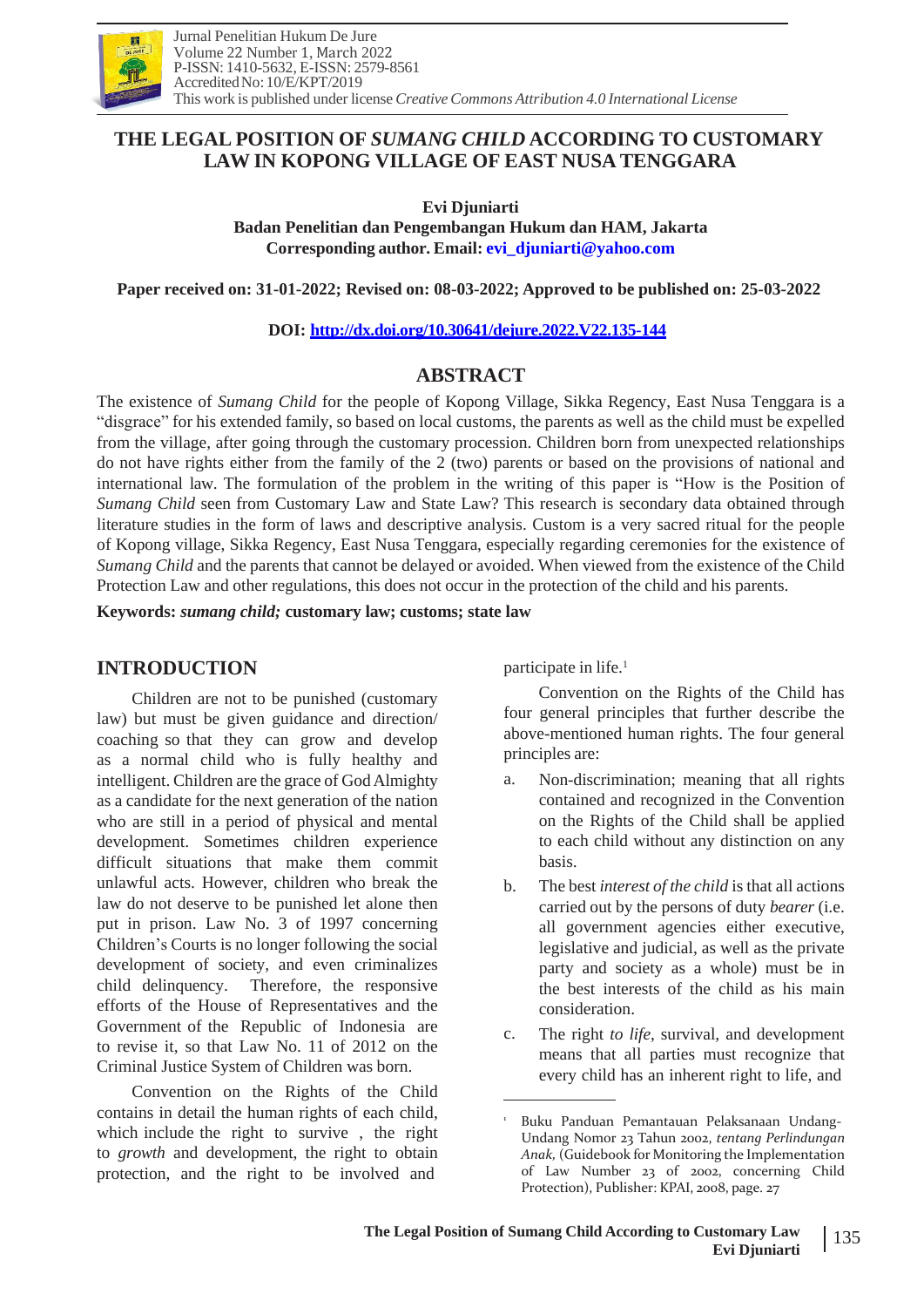therefore must also ensure the maximum possible survival and development of the child both from the physical and mental side.

Respect *for the views of the child* means that the child's opinions, especially when it comes to matters that affect his life, must be considered in every decision making. This also means that This also means that children are not objects that can be treated arbitrarily.<sup>2</sup> d.

Unlike the case with the existence/birth of children from the results of illicit relations both according to customary law and wherever possible the current national law.

In the study by the authorto discuss this paper, the author does not have literature that specifically writes about the existence of the *Sumang Child*.

For indigenous peoples in the village of Kopong, Sikka Regency of East Nusa Tenggara, a child born from a forbidden relationship between siblings or biological nephews is something taboo and cannot be forgiven by the custom.

Such a child for the people of Kopong village is called the "INSET" child, his existence is not recognized, and his family (his father and mother) must leave the child, and get out of the village, after customary expulsion and break up relations not only to their biological child but all their families.

Before discussing the existence of *Sumang Child* in Sikka Regency, the author first compared several studies such as the existence of *Sumang Child* (in Aceh Gayo) as written by Syukri from the Post-Graduate Program of North Sumatra State Islamic University,<sup>3</sup> where he elaborated that Sumang culture for the Gayo community is good and bad, right and wrong, *amar makruf nahi munkar*. Therefore, Sumang culture is a gayo cultural system that is of spiritual value and oriented to noble morals, forming a common life association based on Islamic teachings and customs.4 Thus, Sumang culture became a

tradition of the Gayo people from generations to generations in the relay, as C. Snouck Hurgronje in his book *Het Gajoland en Zijne Bewoners* wrote that the Sumang culture and customs of the Gayo people were the results of life experiences of the problems faced, from the ordinances encountered, which were ultimately made a provision of the law that continue to live from generation to generation.<sup>5</sup>

An impact of the customary decision, the mother and son do not have the rights as heirs and lose their family relationship. In the formal juridical of the child's existence, he does not want that to happen, but it is the custom that separates his existence.<sup>6</sup>

When associated with the principles of child protection, among others, are as follows:

- 1. Principles of Non-discrimination
	- This means that all rights recognized and contained in the Convention on the Rights of the Child must be applied to every child without any distinction. This principle is contained in Article 2 paragraph (1) of Convention on the Rights of the Child, "States Parties respect and guarantee the rights established in this Convention for any child residing in their jurisdiction without discrimination of any kind, regardless of race, color, gender, language, religion, political views or other views, national origin, ethnicity or social, the status of ownership, disability or not, birth or other status either from the child himself or from the parent of his legal guardian." Paragraph (2): "States Parties shall take all necessary measures to ensure that the child is protected from all discrimination or punishment based on the status, activities, opinions expressed or beliefs of the child's parents, legal guardians or family members."

<sup>2</sup> *Ibid,* hlm. 47

<sup>3</sup> Syukri, "Budaya Sumang dan Implementasinya Terhadap Restorasi Karakter Masyarakat Gayo di Aceh, Jurnal," (Sumang Culture and Its Implementation in Restoring the Character of the Gayo Community in Aceh), *Jurnal Miqot* XLI, no. 2 (2017): 2.

Syukri dan Sarakopat, *Sistem Pemerintahan Tanah* 4 6 *Gayo dan Relevansinya terhadap Pelaksanaan Otonomi Daerah* (The Gayo Land Government System and Its Relevance to the Implementation of Regional

Autonomy) (Jakarta: Hijri Utama, 2006). Page 32 HattaAmanAsnah, *Gayo: Masyarakat dan Kebudayaan Awal Abad ke-20* (Society and Culture of the Early 20th Century) (Jakarta: Balai Pustaka, 1996). Page 70-71 5

SH Interview with Mrs. Emilia, "Chairman of the Kasih Mandiri Foundation who handles Problematic Children on January 10, 2022 hours. 10.00 am"(Jakarta, 2022).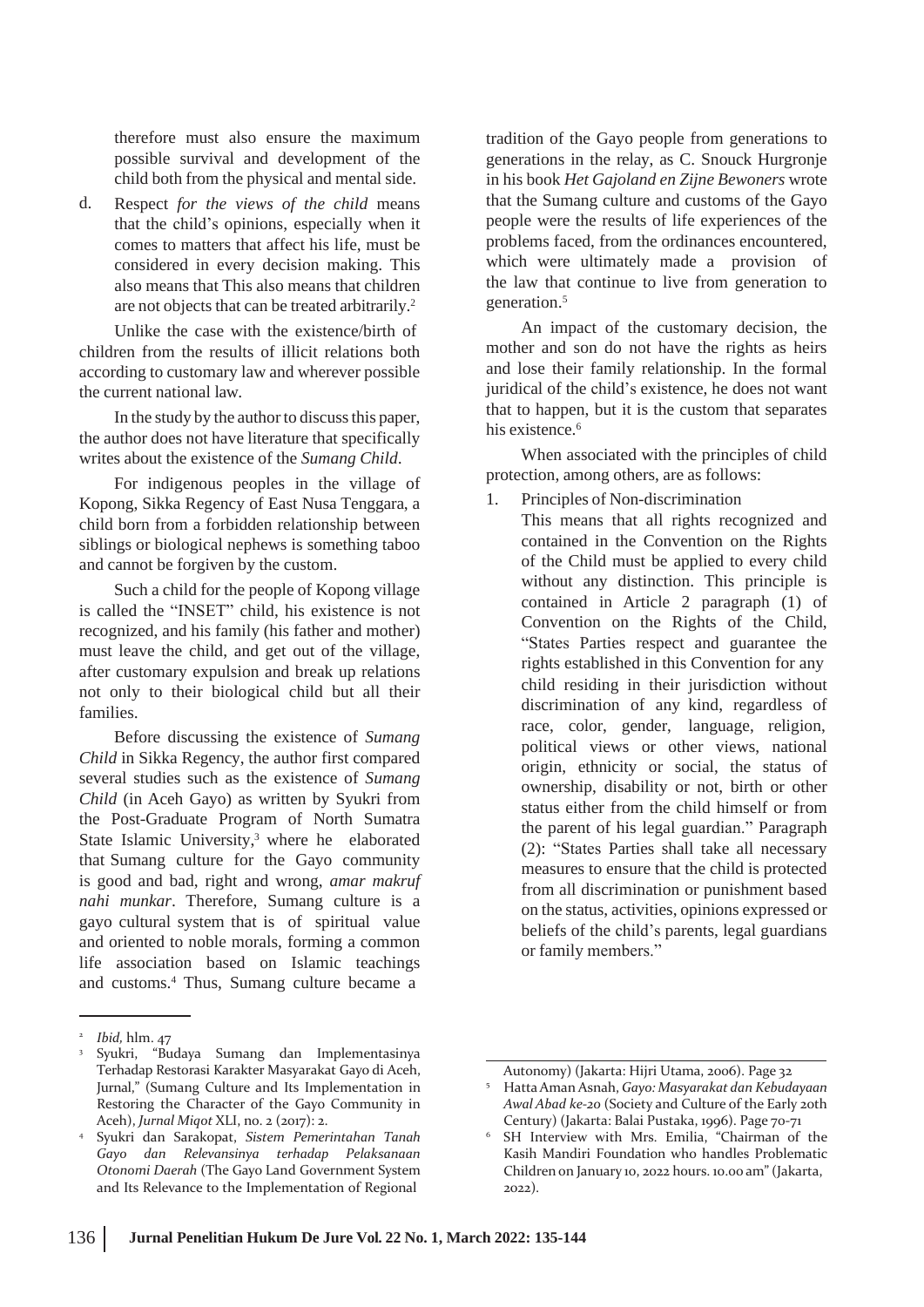2. Principles of Best Interest for Children (*Best Interest of the Child)*

This principle is stated in Article 3 paragraph (1) of the Convention on the Rights of the Child: "*In all actions concerning* autonomous person who has experiences, *children carried out by the government and private social welfare institutions,* the Child: "In all actions concerning *judicial institutions, government agencies or legislatures, the best interests of the child must be the main consideration."*

This principle reminds all child protection organizers that considerations in decisionmaking concern the future of the child, not with the size of an adult let alone centered on the interests of adults. What according to the size of an adult is good, not necessarily good according to the measure of the child's interests. It may be the intention of adults to provide help and assistance, but what really happens is the destruction of the child's future.

Principles of The Right *to Life,* Survival, and Development 3.

This principle is contained in Article 6 paragraph (1) of Convention on the Rights of the Child: "*States Parties recognize that every child has an inherent right to life."* Paragraph (2): "*States Parties shall ensure to the maximum extent the survival and development of the child."*

The message of this principle is very clear that the State must ensure that every child will be assured of his survival because the right to life is something inherent in him, not a gift from the State or person per person. To guarantee the right to life means that the State must provide a conducive environment, adequate living facilities and infrastructure, and access for every child to basic needs. Related to this principle, it has also been described in previous discussions related to the rights of children.

Respect for the views of The Child 4.

This principle is contained in article 12 paragraph (1) of the Convention on the Rights of the Child: "*States Parties shall ensure that children who have their own views have the right to express views freely in all matters affecting the child, and those views shall be valued according to the age and maturity of the child."*

This principle confirms that the child has personality autonomy. Therefore, he can not only be viewed in a weak, accepting, and passive position, but in fact, he is an desires, imaginations, obsessions, and aspirations that are not necessarily the same as adults.

It can be drawn one-knot understanding that the perspective of child protection is a way of looking at all issues by placing the position of the child as first and foremost. The implementation of such a view is when we always put children's affairs as the most important thing.

Based on the foregoing, in community life, the behavior of individuals or social groups is bound by various social norms or laws, both written and unwritten. According to Esmi Warasih, these social and legal institutions basically aim to achieve order or regularity so that various interests can be integrated for the benefit of humans in general so that the orders governing human behavior become very important for their existence. In satjipto Rahardjo's view (2008), the law was born not for the law itself, but the benefit and achievement of the happiness of human life.

Positivist-formalist jurists define law as written rules in their modern form called very important laws. While social scientists state that the law is not only in written form but also in the form of customs or customs of the way of life of the citizens as recorded in the pattern of behavior of daily life of the citizens of the community.

However, long before the existence of modern law (read: written law) which became the instrument of state law appeared, community law or customs had become the collective social norms of society, established, guarded and preserved from generation to generation. The individual's behavior has been culturally patterned with the values, norms and laws of the local community. It is in these small local community units that humans gather, specialize, and communicate. In these units, they will behave with relative obedience, following the rules that have been taught and known.

Therefore, the understanding of law in society will be more comprehensive and objective, if it takes into account the socio-historical background of the birth of the law itself. Society has its own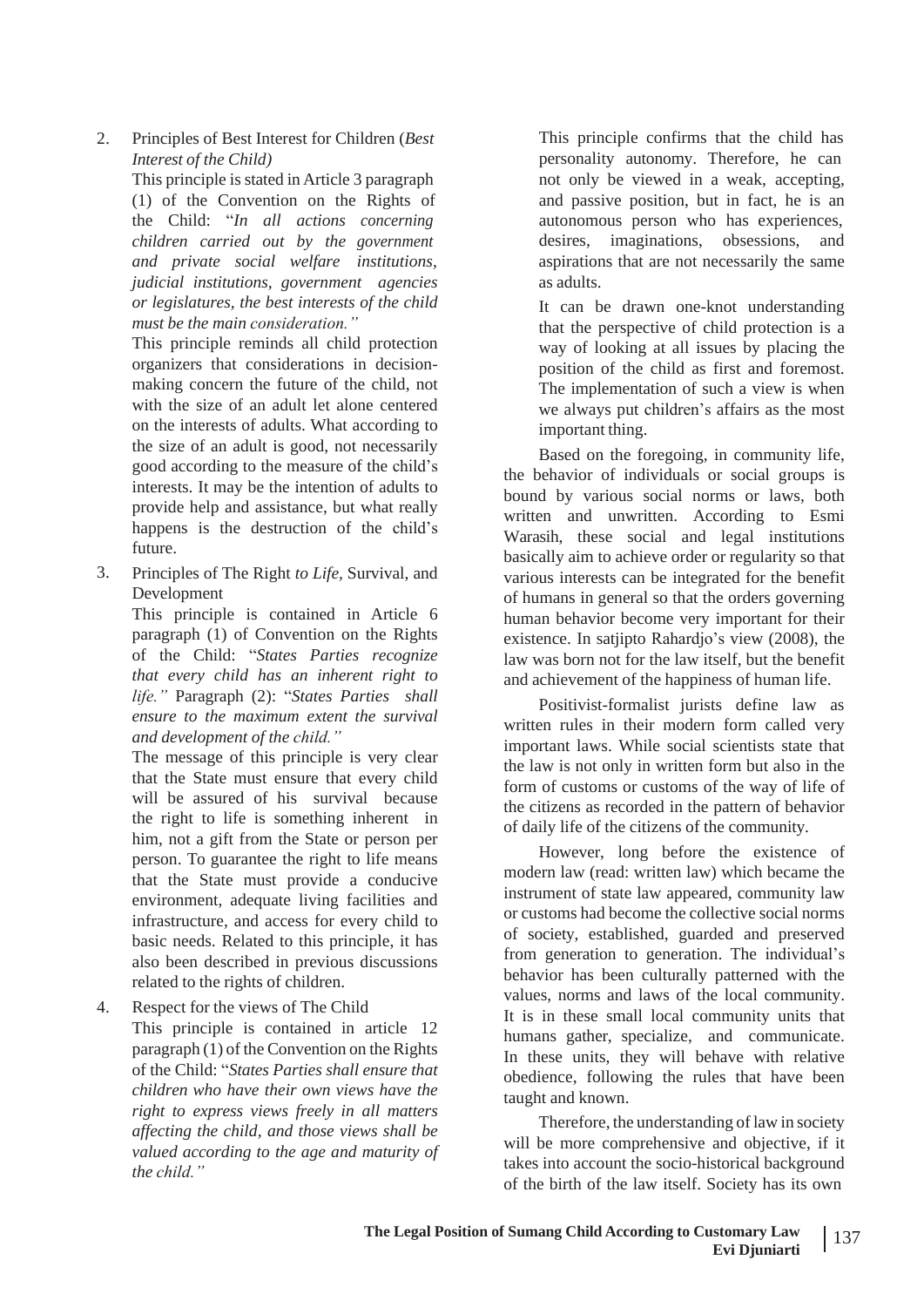legal expression and characteristics according to the level of development of the community. In other words, the dynamics and developments in society will greatly influence how the characteristics and nature of the law are born and enforced.

Throughout the history of law, it can be known that the law that first took effect and is a reflection of the legal awareness of the Indonesian people is customary law. This aspect and dimension are identical *to the theorie receptie* of Snouck Hurgronje.<sup>7</sup> For a considerable period of time this customary law as a legal norm, together with other social norms and Hindu religious norms, played its role as a means of social control.<sup>8</sup> Logical consequences as a means of social control, customary law is born, growing, and developing in a social system.

A social system is a system of interaction, so a human action, involving numbers of individuals. The system of human action, as a system, is composed of a number of parts, called subsystems, that are interrelated and mutually supportive. Each part or sub-system has a specific function to the system that includes it. Talcott Parsons mentions there are 4 (four) functions that include, namely:

- 1. Adaptation function, which is an adjustment of the library data consisting of: to the situation and environment. This function refers to the necessity for social systems to face their environment;
- The function of achieving goals (goal 2. The function of achieving goals (*goal* b. *attainment*) which is the achievement of goals b. or goals. It assumes that action is directed towards its purpose. However, the attention that takes precedence here is not the personal purpose of the individual, but the common goal of the members in a social system;
- The function *of integration* is to combine or accommodate various factors related to the achievement of objectives consisting of guarantors of the necessary coordination between units of the social system relating 3.

to the contribution of each unit to the organization and its overall functioning;

The function of pattern maintenance or latency is to preserve patterns that have been formed based on values. <sup>9</sup> 4.

Customary law as a social model of Talcott Parsons focuses on the function of integration. Furthermore, H.R. Otje Salman said the law is directed to accommodate the entire social system of society. This function includes a system of rules (norm systems) that are tasked with correcting behavior that deviates from the rules concerned. Thus, those rules in social integration demand certain behaviors that create certain roles. The formulation of the problem in writing this paper is "How is the Position of *Sumang Child* seen from Customary Law and State Law?

## **RESEARCH METHODS**

Based on the type and form, the data needed in this study is secondary data obtained through literature studies in the form of laws and descriptive analysis, namely analyzing laws and regulations. Secondary data is data obtained from a source that has been collected by other parties. In this case, the author performs a search

- a. Primary legal materials. To find out the juridical study, the author uses laws and regulations;
- Secondary legal materials. In writing this paper, the author also uses various scientific books, lecturematerials, and existing articles.
- Tertiary law materials. Tertiary law materials that the author uses include a legal dictionary and a complete dictionary in Indonesian. c.

As for the qualitative analysis of this research data. That is, library data, documents, and works of literature are analyzed in-depth and comprehensively. The use of the qualitative analysis method is based on considerations, namely, *first,* the data analyzed is diverse that has different basic properties from one data to another. *Second,* the nature of the data analyzed is that it is entirely unity. It is characterized by a diversity of data and requiresin-depth information.

<sup>7</sup> Snouck Hurgronje, "Theory Receptie, pada pokoknya menyebutkan hukum yang hidup dan berlaku dikalangan rakyat Indonesia (Bumi Putra) adalah hukum adat.," (Theory Receptie, basically states that the law that lives and applies among the people of Indonesia (Bumi Putra) is customary law.) n.d.

H.R. Otje Salman, *Kesadaran Hukum Masyarakat* <sup>8</sup> <sup>9</sup> Doyle P. Johnson, *Teori Sosiologi Klasik dan Modern Terhadap Hukum Waris* (Public Legal Awareness of Inheritance Law) (Bandung: Alumni, 2007). page. 21

<sup>(</sup>Classical and Modern Sociological theory) (Jakarta: Gramedia, 1985). Page 144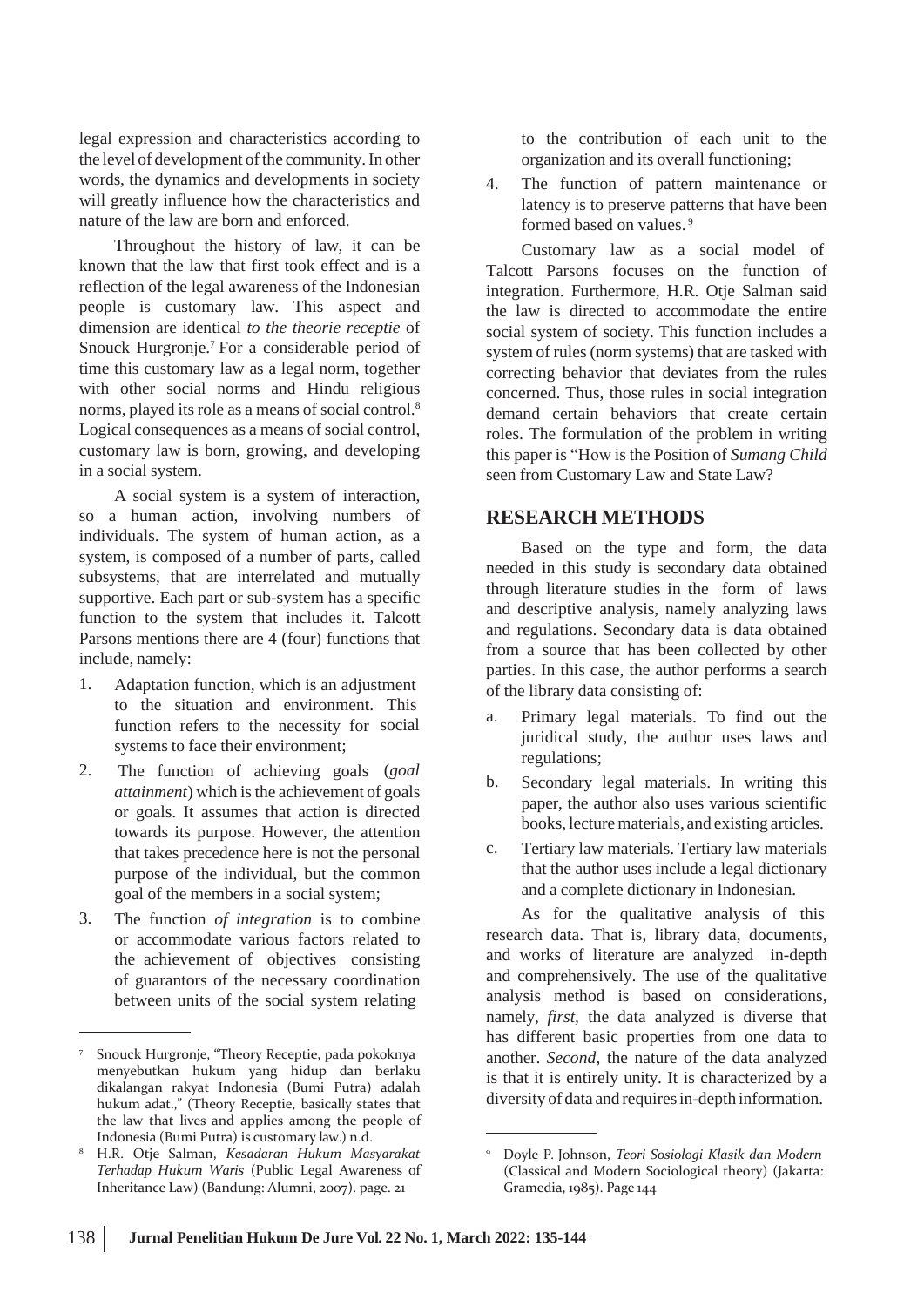### **DISCUSSION AND ANALYSIS**

### **The position of** *Sumang Child* **from the perspective of Customary Law and State Law**

The law can be felt and realized in the simplest form, namely legislation. In a more complicated form, the form of law is controlled by several principles, doctrines, theories, or philosophies of law, which are universally recognized by the legal system. One's freedom and freedom contain broad aspects. One aspect is a person's right to be treated fairly, non-discriminatory and under the law, especially when a person is suspected or suspected of committing an act of violation or a crime. That is, the deprivation or restriction of the independence and freedom of movement of a person suspected of committing a criminal offense, viewed from the point of law can be in the form of arrest, detention, and execution can be justified if based on applicable laws and regulations, which have existed before legal action was imposed on him.<sup>10</sup>

In addition to wanting legal certainty and justice, legal settlements must have a value of benefit. The value of expediency must be an important indicator in the enforcement and settlement of the law, namely the benefit for the perpetrators is also more important for the benefit of society in general. So far, the focus of law enforcement has put more emphasis on legal certainty but forgets the other legal goals, namely justice and expediency.<sup>11</sup>

Cornelis van of Vollenhoven the Leiden (1876- School and *adatrecht* discipline of study at Leiden 1933), founder University, unhesitatingly identified customs, rules in people's lives in Indonesia*, with recht,* a word conventionally translated into English as "*law"* or "law" in Indonesian. Cornelis van Vollenhoven offers an antithesis interpretation that *adatrecht* is a Dutch creation. Cornelis van Vollenhoven also distinguished custom from

the law. Cornelis van Vollenhoven maintains the opinion that communities can live without legal institutions: a person who talks about or writes 'formal law' in those communities denies himself. In societies without states, custom serves to organize and guide social behavior. Customs can have legal significance: customs can contain material that can be made into law.

However, the law itself, according to Cornelis van Vollenhoven is essentially firm and clear: in a society, the law depends on existence, in a stronger, impartial third-party society that serves to resolve conflicts in that society and, acting in that role, to explain to its members the obligations to be obeyed, as well as the opportunities that can be enjoyed.

*Despite adatrech* a fact, Dutch construction, many authentic customs gained their legal significance under Dutch law. An example of *an honest* marriage institution in Sumatra.<sup>12</sup> *Jujur* that is a marriage that 'rendering' the bride to the bridegroom'sfamily and becomes a member of *the male tribe*, widespread in Sumatra, being a reflection of the institution parallel to it, namely the institution of *semendo* marriage*,* where the bridegroom steps into the bride's family but does not become a member of the *tribe* of the bride's family. The most important consideration of customs in areas that practice one or both types of marriage is the place of the family within the area, the spouse of the bride and groom who comes from that family must be brought in or 'being purchased' to live with the family of origin of the *tribe* and maintain gender balance among family members. Instead, the recipient's family 'pays' the rendering family a certain amount of the bride's 'price' (*jujur*) or the groom's price (*semendo*), the amount of which is negotiated between the two families.<sup>13</sup>

If you pay attention to Cornelis van Vollenhoven's statement, the use of customary law on the territory of Indonesia is still the top priority of the existence of State law. This fact

<sup>10</sup> Muhaimin, "Penetapan Tersangka Tidak Ada Batas Waktu," (No Time Limit for the Determination of Suspect) *Penelitian Hukum De Jure* 20, no. 2 (2020): 277, https://ejournal.balitbangham.go.id/index.php/ dejure/article/view/1165/pdf\_1.

<sup>&</sup>lt;sup>11</sup> Muhaimin, "Restoratif Justice Dalam Penyelesaian Tindak Pidana Ringan," (Restorative Justice in the Settlementof MinorCrimes). *PenelitianHukum De Jure* 19, no. 2 (2019): 188, https://ejournal.balitbangham. go.id/index.php/dejure/article/view/648/pdf.

<sup>12</sup> *An earlier description of honesty can be found in the work of eighteenth-century British observers, Marsden (1975:225-9, 257-60, 300), Hazairin (1936) provide a detailed explanation.*, n.d.

*The defenders of jujur and semendo institutions will certainly object to the terms 'bride price' and 'bridegroom price' because they sound too commercial in terms of transactions, but Cornelis van Vollenhoven uses them here to*, n.d.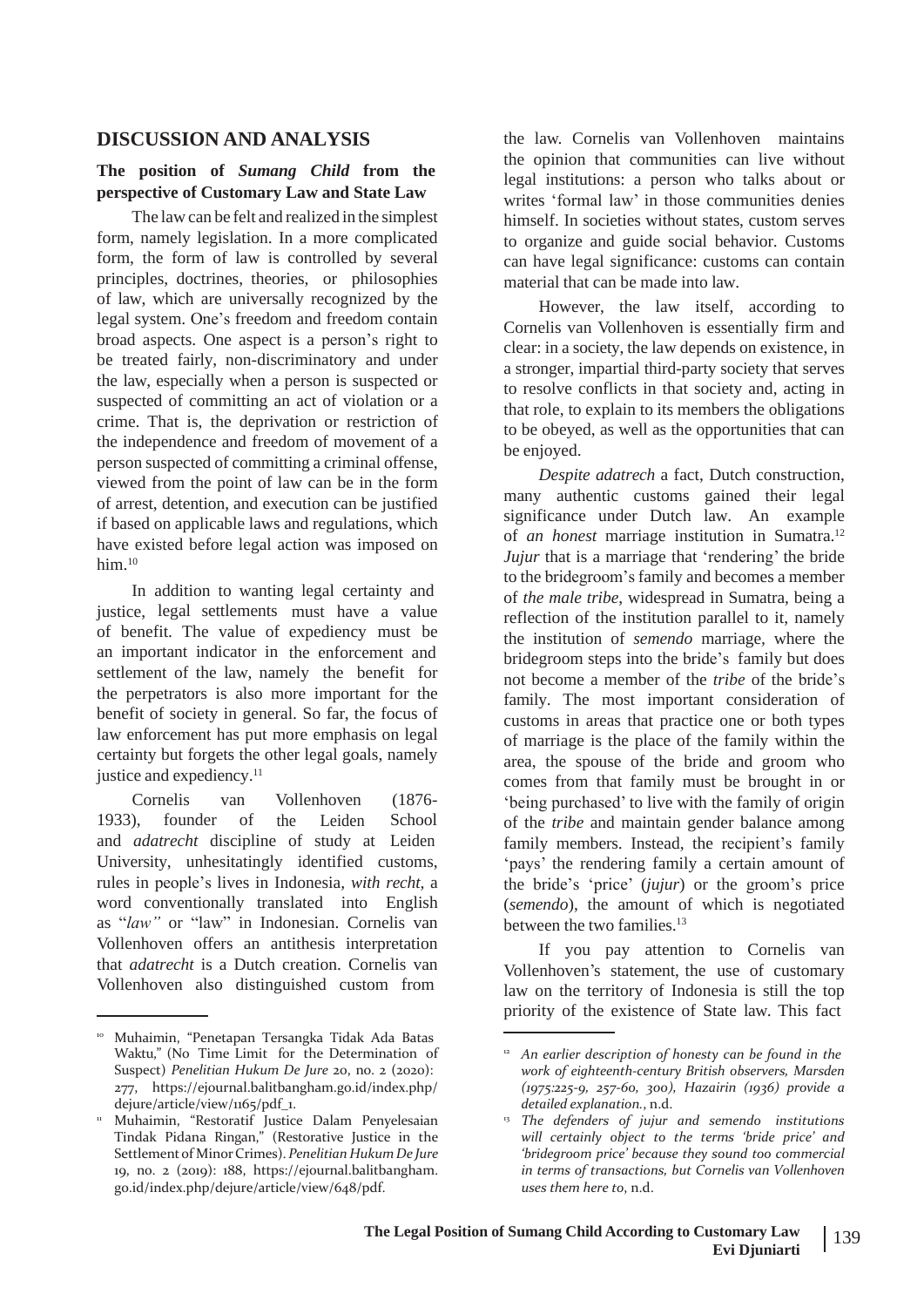cannot be denied and ignored even though it has been understood by the people of Indonesia.

For indigenous peoples in the Kewa Pante District of Sikka Regency of East Nusa Tenggara, customs are very much a non-negotiable tool for an event that has been banned. The indigenous people of Kopong village, Kewa Pante District are very appropriate to apply their customs as well as the marriage of "Sumang" or known as the sibling marriage between brother and sister, or cousin of one of their parents.

The implementation was carried out by the Customary Elder, his parents, and his brothers who still have a brotherly relationship to attend to witness the expulsion ceremony of the 2nd (two) parents and children. The ceremony began with the slaughter of a pig, and the planting of a shared head as a manifestation of the termination of family relations between the 2 (two) parents and children born from illicit relations according to the customary law of the Koppong village community in East Nusa Tenggara.

In an interview with High Judge Dr. Lilik Mulyadi <sup>14</sup> about the existence of children in several provinces/community areas, there were several different responses where on the one hand Gayo was different from what happened in Flores, East Nusa Tenggara. For the indigenous people of Koppong village, Sikka Regency, the culture of family shame (dignity) is a priority and it is inevitable.

With the birth of the Child Protection Act, adults, especially parents, are no longer allowed to carry out childcare by violent means. For those who do, the person concerned may be subject to criminal sanctions and/or penalties.

In case the child cannot be educated gently, then the parent or teacher gives a penalty, the parent or teacher can be subject to imprisonment for a maximum of 3 years 6 months and/or a maximum fine of  $Rp 72$  million (Article 80 paragraph 1); If the child is seriously injured, then the prison sentence is a maximum of 5 years and/or a maximum fine of Rp 100 million (Article 80 paragraph 2); If the child dies, then the prison sentence is a maximum

of 10 years and/or a maximum fine of Rp 200 million (Article 80 paragraph 3); The punishment is added one-third of the provisions as intended in Article 80 paragraphs 1,2 and 3 if the one who commits the "violence" is his own parents (Article 80 paragraph 4).

From the explanation that has been conveyed above, it seems that the Child Protection Law has a good purpose (manifest function). But if the Child Protection Law is carried out consequentially, while ways of educating children without violence are not widely known, it can also have a negative impact (latent function), for example:

- 1. With the enactment of the Child Protection Law, what will happen to families in Indonesia in the future? What is clear is that parents will be afraid of "violence" in parenting or disciplining their children. Including teachers in educating their students, because the legal sanctions are very heavy. The result is that parents, especially teachers, will ignore their students. Whether you want to be late or not in class, want to do homework or not, want to be naughty or not, want to use school uniform or not, ignorance, 'I don't care'. Meanwhile, ways of educating children without violence are not widely known. As a result of this problem, it will certainly produce children that we do not expect, which is contrary to the manifest function of the Child Protection Law itself.
- With the enactment of the Child Protection Law, many parents and teachers will be subject to imprisonment and/or fines. Because in parenting and giving discipline to children ways of "violence" is commonly done and it is done because of affection for the child. 2.
- If many parents and teachers go to jail, will our country be able to accommodate inmates in Correctional Institutions? In this case, the state must spend large funds to establish new Penitentiaries or expand existing Penitentiaries. Increase funds for the living expenses of prisoners in the Penitentiary. Increase the personnel of the Penitentiary. Is this possible at this time? Not to mention the criminal conduct of the parents and teachers themselves. The implementation of fines will certainly make the families of prisoners become economically burdened, while the 3.

<sup>14</sup> *Wawancara dengan Dr. Lilik Mulyadi, pada tanggal 9 Februari 2022, lewat sambungan telepon pada hari Selasa, Jam 9.00 di Jakarta menyangkut keberadaan/ perbandingan pengakuan anak sumang pada beberapa daerah.*, n.d.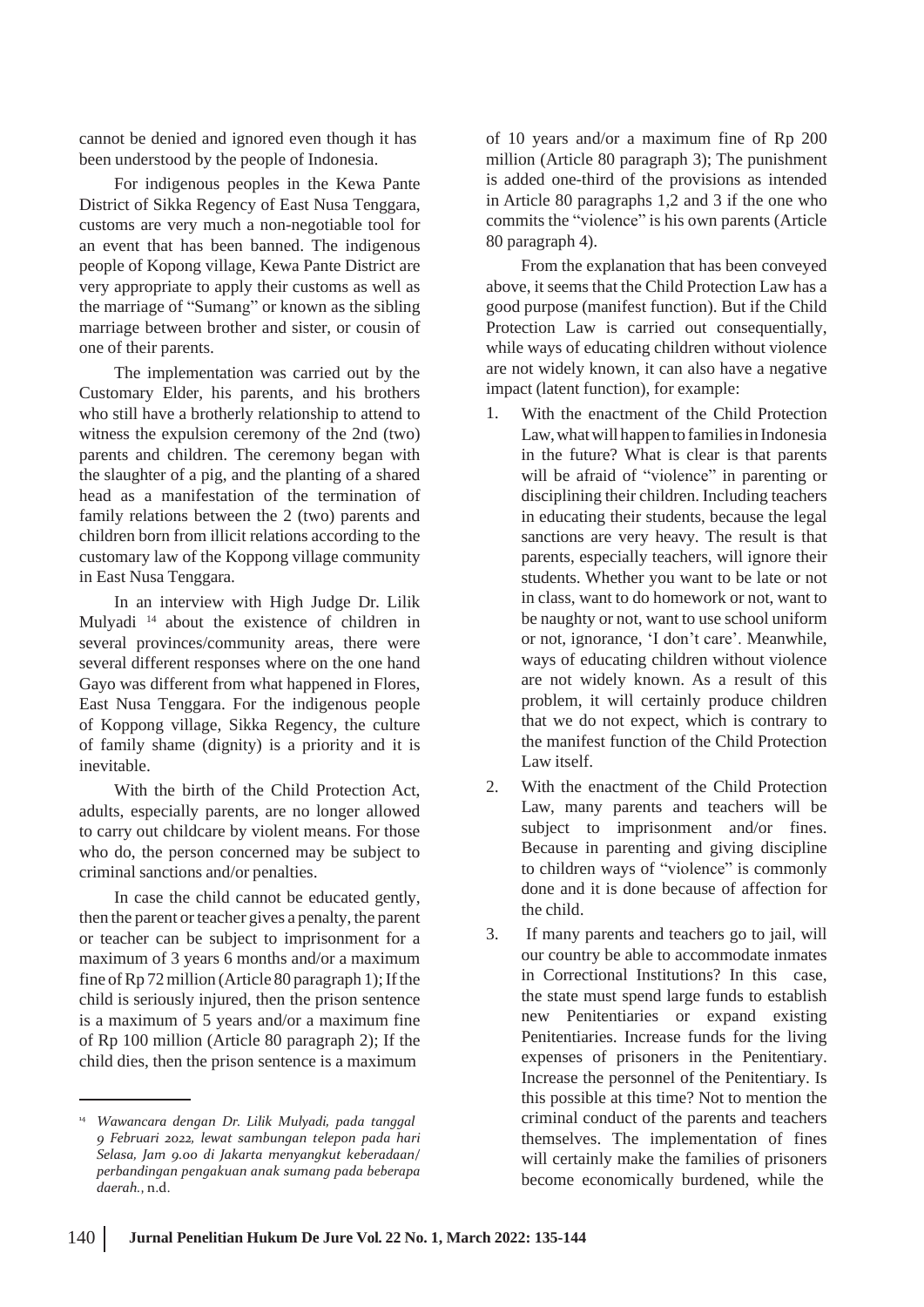state has not been able to support its poor citizens.

- 4. In addition, family ties become messy, especially if the one in prison is the breadwinner of the family.
- In addition, it can also cause families to be afraid of having many children (or completely afraid of having children) because they know the difficulty of parenting, so this encourages the success of the Family Planning program (positive latent function). 5.

What has been stated above is a latent function that can be identified from the Child Protection Law. It is possible that there are other latent functions that can be stated.

Furthermore, the Child Protection Law in its application cannot run due to various factors:

- a. The values contained in the Child Protection Law are different from the values that are being embraced by members of the community. This is because Indonesian society consists of various ethnicities and religions that have different rules in terms of childcare. In East Nusa Tenggara, the term "at the end of the rattan there is gold", which means that if you want your child to be good yes in rattan (hit) if the child does not obey or disobeys the parents. In Minang, if it is not wrong there is the expression "If you don't beat your child with a rattan now, later he will beat your grave with a rattan" (because he is angry to be an unrighteous child). In Manado there is a story to know a woman who will be sentenced to death, she made a last request before she died, namely to kiss her mother's mouth. However his mother's lips were not kissed but bitten until they broke. "how come you bite?", "yes, it was a kiss that made me go to death"; "When I was a child what I did was both wrong and right, my mother always kissed me." Elsewhere, somewhere else, there is a similar phrase "if you love children, rattan your child".
- Members of the public and law enforcement do not yet know the meaning of "violence", which is stated by the Child Protection Law. There is no instructions and implementation or guideline for any form of violence. This makes it difficult for parents and teachers to comply with the Child Protection Law. b.

Moreover, they have never known how to educate children without violence. The Explanation of the Child Protection Law only explained that the treatment of violence and abuse "for example the act of hurting and/or injuring the child, and not solely physical but also mental and social". Being cruel treatment is alleviated by "for example, acts or deeds in a despotic, heinous, cruel, or not compassionate act to the child". Is it only with that explanation that members of the public and law enforcement understand what is meant by violence? Or do members of the public and law enforcement share the same perception of what child abuse means? The results of research by Tampubolon et al in 2003 in Sikka and Ende regencies, East Nusa Tenggara, stated that in general the tradition of parenting parents towards their children uses a way that emphasizes the principle of "child obedience to parents". Although the child is accepted as a bounty and gift from God, the child must obey and obey the parents. If the child refuses or does not according to the word of the parents, then they must be educated strictly, either using verbal means (yelled at, berated, threatened, etc.) or non-verbal (spat at, not fed, locked in a room, taped, beaten with wood, etc.). Importantly, he did not cause consequences such as getting sick, bleeding, or other physical injuries. According to them, what he did was based on their affection for the child. So, what they do is not an act of violence against the child, but the right way to shape the child's obedience and discipline. This method according to them has become a tradition of Eastern Indonesians who are downhill. They believe that this method is the most effective way to shape the character of the child.

The implementation of legal sanctions is still difficult to carry out because the state c. has not been able to support members of the community who cannot afford it (including accommodating many prisoners violating the Child Protection Law). If a parent (breadwinner) is imprisoned, who will support his children? In Australia, for example, the unemployed are covered by the state, including the school fees of children who cannot afford it.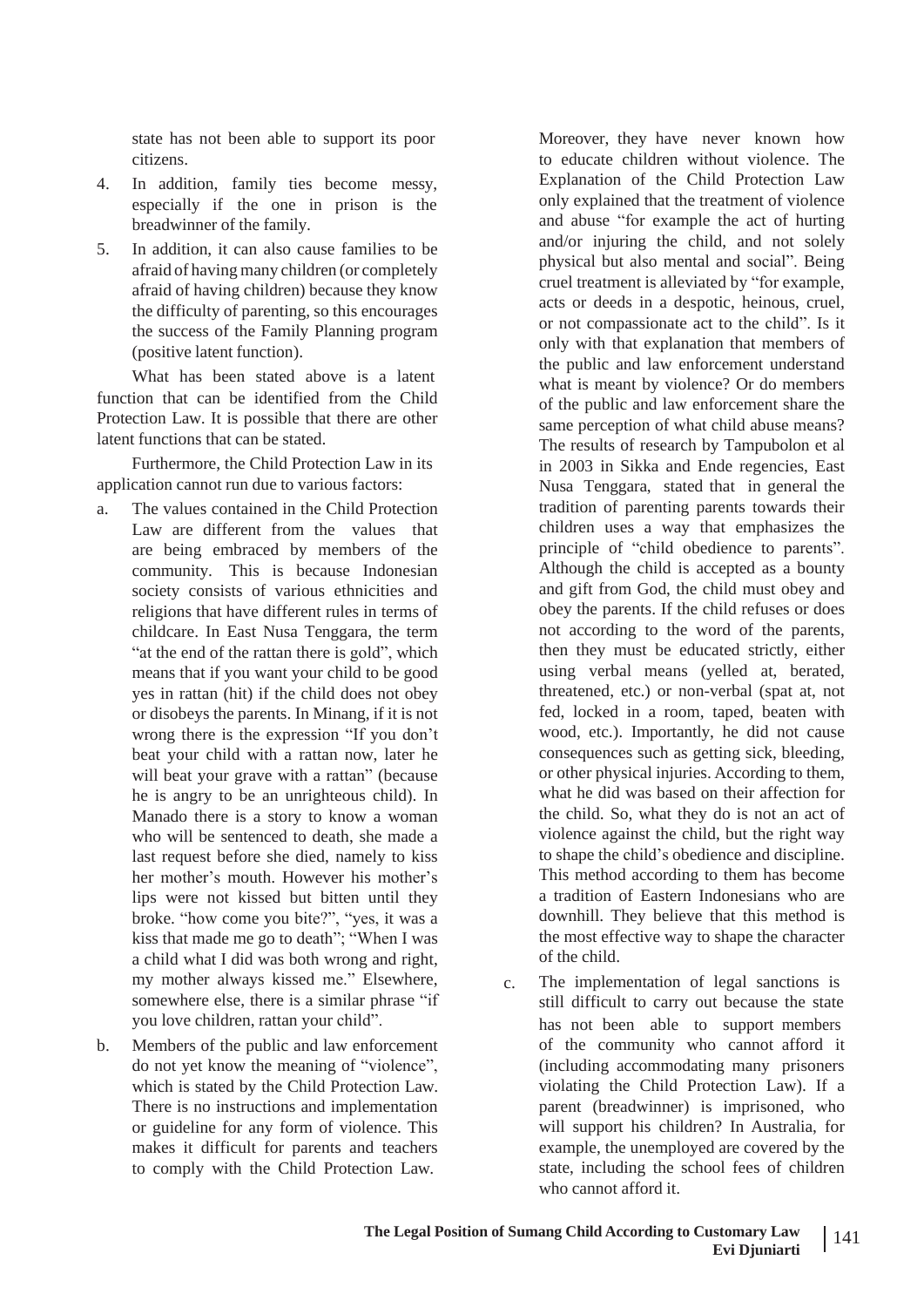d. In addition, there is also a consideration that including Ahyar Arigayo as the coordinator of if violence against his child is brought to court, the family bond is certain to end.

### **CONCLUSION**

Based on the discussion in writing the paper above, the author concluded as follows:

Custom is a very sacred ritual for the people of Koppong village, Sikka Regency, East Nusa Tenggara, especially regarding ceremonies for the existence of *Sumang Child* and their parents that cannot be delayed or avoided. Traditional culture for the family is a characteristic of their self-esteem even though the child is the result of a parent relationship who is still a sibling / or relative to be immediately expelled from the village.

The child who is born on earth is not out of or the will of the child, but his presence is due to the relationship of the 2 (two) people as husband and wife that he (the child) is not aware of. If what happens is where the 2 (two) parents are siblings, biological brother and sister or nephews then, for the people of Kopong Village, Kewa Pante District, Sikka Regency, East Nusa Tenggara Province it is taboo, and the existence of the child and his parents are expelled from his village, and the child does not get a good inheritance from his parents, nor his grandmother and grandfather and his whereabouts must go out of the village.

When viewed from the existence of the Child Protection Act and other regulations, this does not occur in the protection of the child and his parents. When viewed from the existence of the Child Protection Act and other regulations, this does not occur in the protection of the child and his parents.

### **ADVICE**

The advice that can be conveyed in the writing of this paper is that the government needs to socialize the issue of the legal protection of children who face the law both materially and formal law so that what is stipulated in the convention on children's rights can be applied to children who have problems with the law.

### **ACKNOWLEDGEMENT**

Thank you to all colleagues who provide input and thought assistance until the writing of this scientific work can be completed properly,

Legal Research in Balitbangkumham, Syprianus Aristeus for the advice on writing techniques, and Muhaimin for suggestions on improving the substance of writing and the use of Mendeley tools in writing scientific papers.

#### **DAFTAR KEPUSTAKAAN**

- Hatta Aman Asnah. *Gayo: Masyarakat dan Kebudayaan Awal Abad ke-20*. Jakarta: Balai Pustaka, 1996.
- Hurgronje, Snouck. "Theory Receptie, pada pokoknya menyebutkan hukum yang hidup dan berlaku dikalangan rakyat Indonesia (Bumi Putra) adalah hukum adat.," n.d.
- Johnson, Doyle P. *Teori Sosiologi Klasik dan Modern*. Jakarta: Gramedia, 1985.
- Muhaimin. "Penetapan Tersangka Tidak Ada Batas Waktu." *Penelitian Hukum De Jure* 20, no. 2 (2020): 277. https://ejournal. balitbangham.go.id/index.php/dejure/article/ view/1165/pdf\_1.
- ———. "Restoratif Justice Dalam Penyelesaian Tindak Pidana Ringan." *Penelitian Hukum De Jure* 19, no. 2 (2019): 188. https:// ejournal.balitbangham.go.id/index.php/ dejure/article/view/648/pdf.
- Rianto Adi, *Sosiologi Hukum: Perannya Dalam Penegakan Hukum,* Pidato Pengukuhan Jabatan Guru Besar Tetap Fakultas Hukum Universitas Katolik Indonesia Atma Jaya, 14 September 2009
- Salman, H.R. Otje. *Kesadaran Hukum Masyarakat Terhadap Hukum Waris*. Bandung: Alumni, 2007.
- Sarakopat, Syukri dan. *Sistem Pemerintahan Tanah Gayo dan Relevansinya terhadap Pelaksanaan Otonomi Daerah*. Jakarta: Hijri Utama, 2006.
- Syukri. "Budaya Sumang dan Implementasinya Terhadap Restorasi Karakter Masyarakat Gayo di Aceh, Jurnal." *Jurnal Miqot* XLI, no. 2 (2017): 2.
- Wawancara dengan Ibu Emilia, SH. "Ketua Yayasan Kasih Mandiri yang menangani Anak Bermasalah pada tanggal 10 Januari 2022 jam. 10.00 pagi," 2022.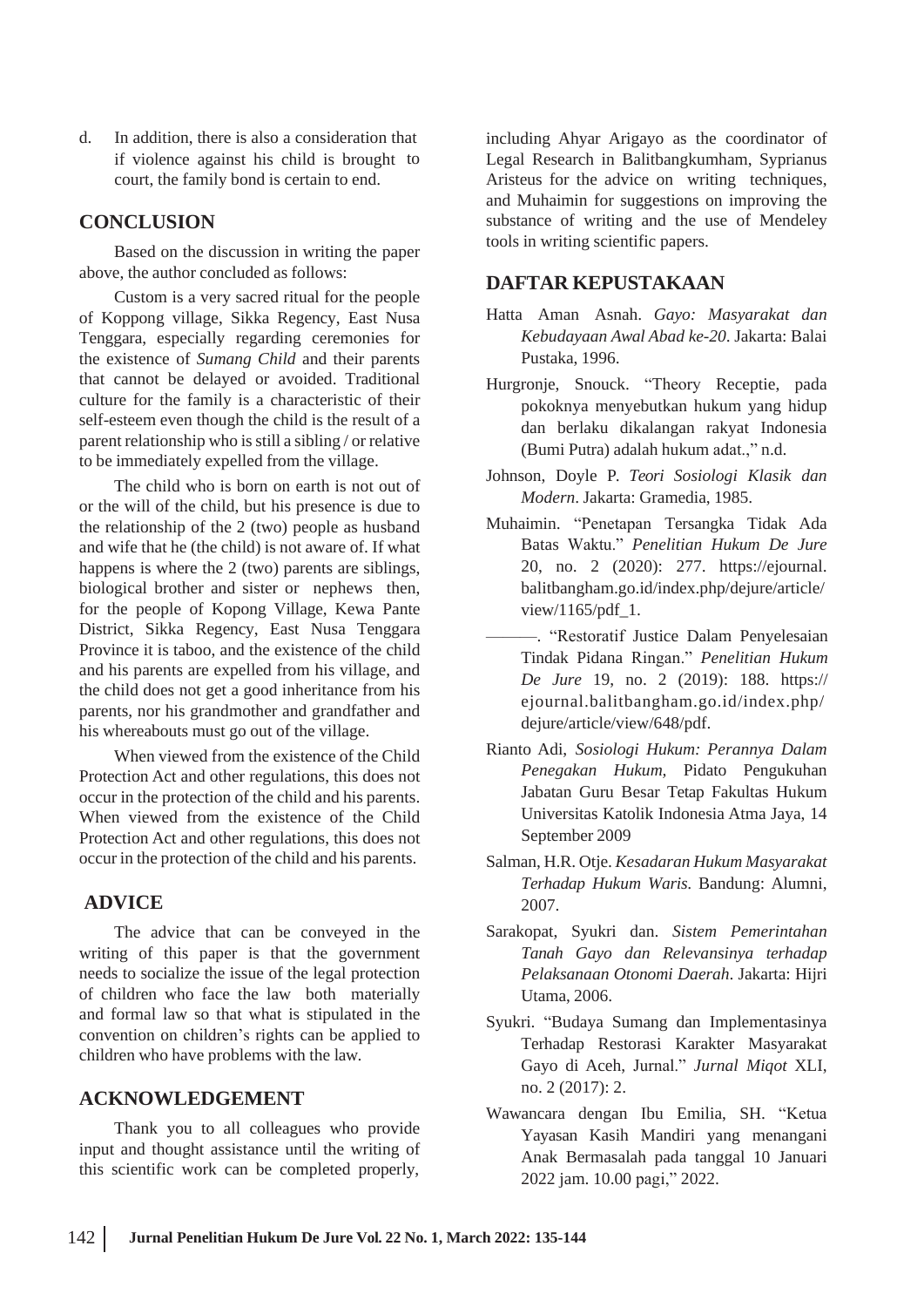- *Deskripsi lebih dini tentang jujur dapat ditemukan dalam karya pengamat Inggris abad kedelapanbelas, Marsden (1975:225-9, 257-60, 300), Hazairin (1936) memberikan penjelasan secara rinci.*, n.d.
- *Para pembela lembaga jujur dan semendo tentu akan berkebaratan dengan istilah 'harga mempelai perempuan' dan 'harga mempelai laki-laki' karena berkesan sejenis transaksi yang terlalu komersial, tetapi Cornelis van Vollenhoven menggunakannya di sini untuk* , n.d.
- *Wawancara dengan Dr. Lilik Mulyadi, pada tanggal 9 Februari 2022, lewat sambungan telepon pada hari Selasa, Jam 9.00 di Jakarta menyangkut keberadaan/ perbandingan pengakuan Sumang Child pada beberapa daerah.*, n.d.